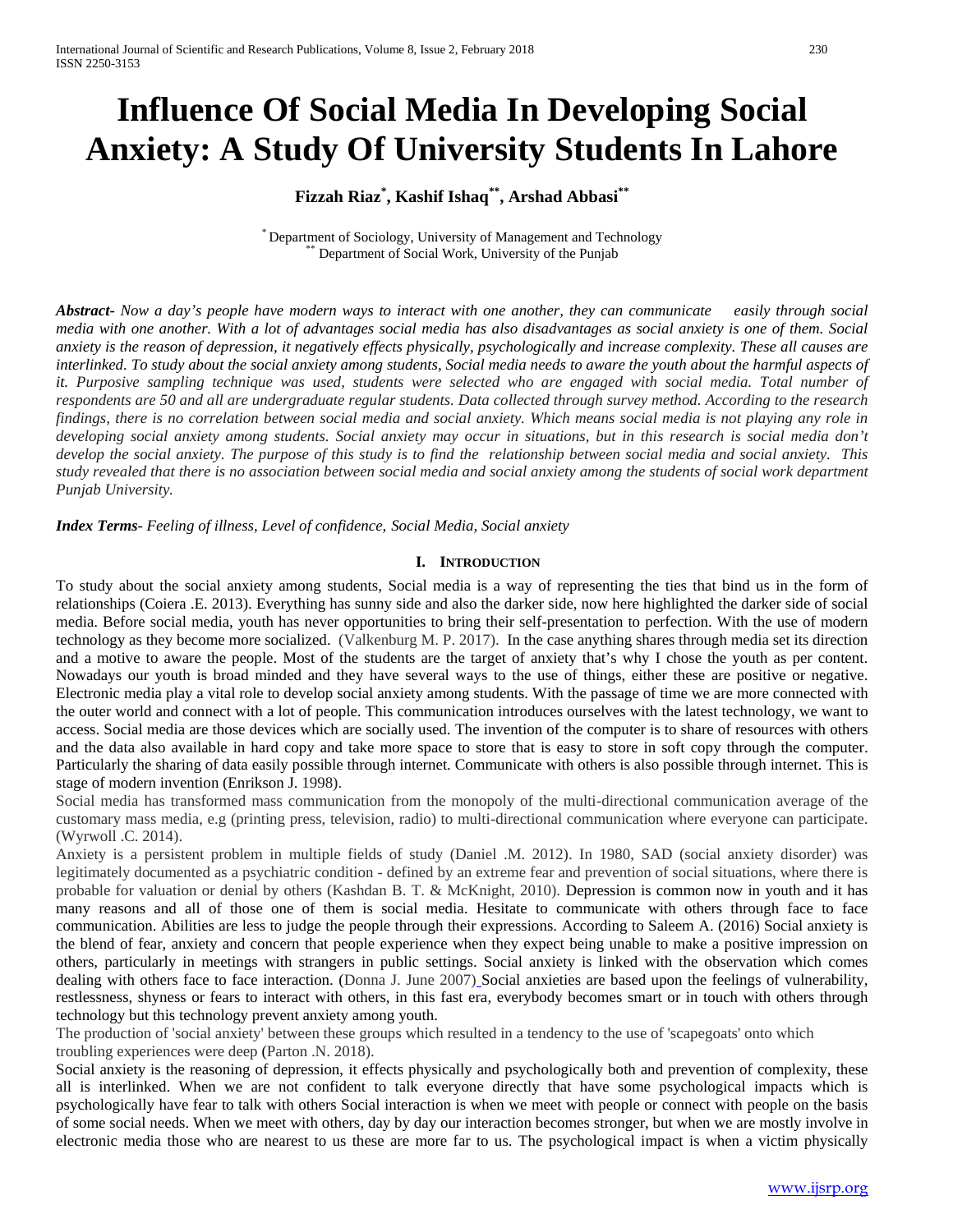appears, but can't concentrate on work. Social anxiety refers to obstinate fears of circumstances involving social communication or social performance or situations in which there is the probable for inspection by others (*American Psychiatric Association*, 1994).

Everything has positive and negative aspects, but here we are discussing the some related aspects of social media. Awareness is the side of the things, but depression and complexity is also strongly prevented in youth. The criminal minds are born into society. These things give the dimension to others how to take crimes and fix them? The prevention of anxiety about adventure and comes out with the results of depression. Healthy mind have a healthy body and healthy minds make a healthy society. Now days our youth is well-known from the media, there are many types of media and one of them is electronic media. Electronic media is in use of everybody of our society, but youth is more influenced by Social media: including electronic media watching TV, documentaries and the videos those are viral with just one click.

This is important to people, engage each other through social media, people are connecting with each other for sharing get fun spend free time in other activities. Now in the modern world becomes harder and faster to follow it, young generation needs to be more socialize by self with others. The modern world has modern ways to interact with other people are connected easily with one another. Everyone has a hard and fast life and in this life, social media is time saving.

There are many types of social media, but here we are discussing about electronic devices through which younger generation becomes socialized. Electronic media are the media that one can share on any electronic device for the audiences viewing, unlike static media (Printing), electronic media is publicized to the wider community. Examples of electronic media are things such as like television, radio or the internet. (Connell X. C. 2015)

The use of electronic media to communicate with others for the sake of socializing yourself and well-known from the new developing world. Television, Radio and Internet are the examples of electronic media through which we are aware of the outside world. Television is most common device and use of Social media, people is spending most of their time for it. Most of the serials and social websites are playing on it and a huge amount of youth watches it. Radio is not a later invention as well as Television, many of programs and stories are here through it.

The Internet is also a source of Social media, but with the passage of time it is easier to access and the sharing of videos, movies and massages are far from just a click. The mobile phone is that device which is easy to asses for anyone, anywhere and the wellknown example of Social media, internet, movies each and everything available through it and students are well introduced from it and use it for each purpose.

#### **1.1.Reasons**

- **Less self-confidence among students.**
- Because of this source of communication we far from our close relations.
- Use of social websites effects social anxiety.

#### **1.2. Hypothesis**

- How social media effects Social anxiety among students?
- Is social anxiety in female more than male?
- Influence of Social media may likely develop social anxiety among university students in Lahore.
- Social anxiety may vary the lot of use social websites.
- Social anxiety may prevent from less verbal communication.

# **2. Literature review**

Social media mostly use through electronic devices. Electronic devices are invented to share the data with others which is in the form of soft copy and easy to share. Firstly the invention of the computer is in that era which is huge in size. Further, for sharing or connecting with others through the internet. Electronic mail and communication and connectivity of local and wide area networks are introduced. Other electronic websites are introduced to communicate like Facebook, Twitter, WhatsApp and online games. The invention of television and handsets is more likely closed to the students with the outer world.

According to (Fuchs .C. 2017) a human is social according to social theory, for living in a society human need to be social now in modern time connected through modern technology, internet. If anybody connected electronic devices without internet, connectivity is not possible they have ideas but its sharing with others is not possible. The process of perceiving is a social activity and these activities develop social relations. There are several ways of information as likely several ways of social networking. People say that all media is not social such those which through connect with others is social media. Ray Tomlinson sent the first email one to another computer in 1971. Media is social but all types of media is not social, example: if anyone plays a game alone (use of media but not social), if play an online game with someone else (that is social activity). Communication is a necessary part of our life.

Communication is possible through social websites those are connect us to the well known and unknown people. In  $21<sup>st</sup>$  century is easy to access way to communicate with people. Social media gives us the path to communicate. (Yousfzai .A. 2016) In 2016 South Asia, including Pakistan has included in developing countries and the use of social media is becoming faster towards youth.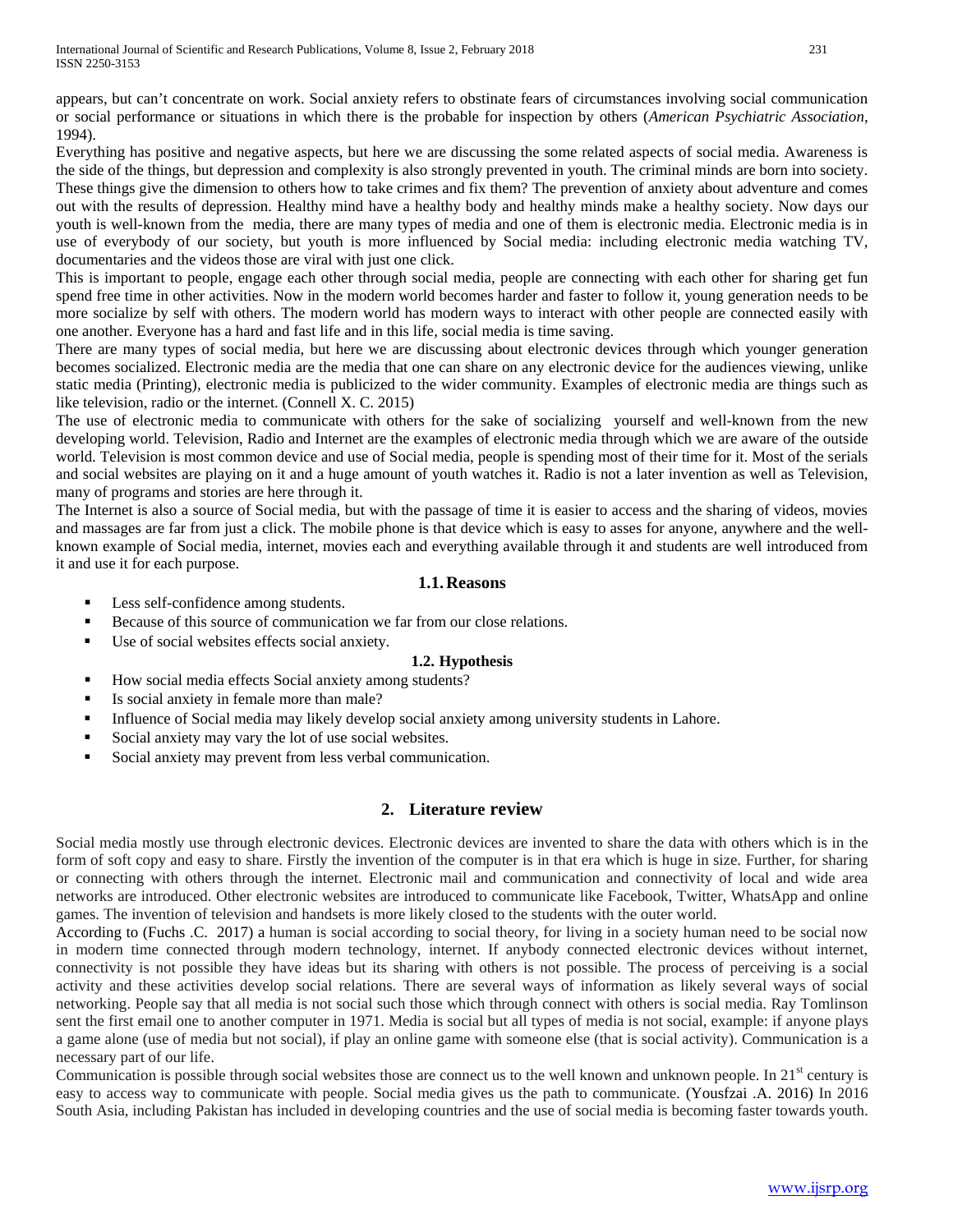(Tamyra .P. 2009) Social anxiety is changeable sometime it happening with the changes of moods, but social anxiety results become more extreme. Symptoms of social anxiety occur in social situations, those students faced the social anxiety they don't play any abnormal actions. It's happening in different situations.

#### **2.1. Advantages of Social Media**

Use of Social media is helpful for youth in sharing information about new development of society and the outer world. Give a broader way to increase mental level, increase the IQ level, skill development, improving communication skills and connected people with others those are more far to us. Providing information about anything like books, eBooks, digital sources, newspaper, documentaries, different cutlers, historical information, etc. are available anywhere or everywhere through connecting internet. Provide opportunities to enhance the communication skills with family, fellows, colleagues and friends. (Tynes, 2007)

# **2.2.Disadvantages of Social Media**

Social media is a vast area of providing information and all types of information is included in it. Some information is useful and sometime it providing negative or positive information. But all type information involves youth in unhealthy and time wasting activities. Involvements in lots of activities involve in lot of habits and anxieties developing in youth personality. Online communication with others develops social anxiety and a feeling of loneliness. Youth engage to communicate with others, but in this expressionless communication prevention of misconception. Misconception is known as misunderstanding bout others views.

# **2.3.Influence of social media in developing social anxiety**

Social media play a great significance part in society for the development of society. Use of social media is reason of less confidentiality among youth. Social anxiety fended off personality development towards social development. Male and female, both experience the social anxiety online communication websites. One explanation is due to the importance of females.

Social media play a part to moderate the society. Social media also pay a part in prevention of social anxiety. Most of our youth engage with electronic devices. They are connected with each other through the source of Social media. The face to face or verbal communication is rare now they are connected with lots of people through devices. Social media is helping to provide the information another hand it discloses those things which are not good for youth, young minds. Develop less confident them. They can't communicate with others through facial expressions and they can't judge the people. Social media close us with people. We communicated more than two people or a group of people at the time with other hand, we become far from our close relationships. Those who are nearest to us these are more far more us now. The student spends a lot of their devices not with close relationships. Reactions and interaction directly with others often induce anxiety in people distress from social anxiety. By using social media, social anxious youngsters can avoid direct reactions of others and thereby reduce or prevent occurring anxiety. (Krol P.C. 2015)

# **3. Methodology**

University of the Punjab is one of the largest and oldest university in Pakistan and for our research purpose a sample student selected from the Department of Social Work from the program of Regular BS. Hons of same university. Total number of questions were 16 and they were depending on these:

- 1. To know about how many students use the social website for communication.
- 2. How much they spend time on social media.
- 3. How many socialize, they are through social media.
- 4. Are they facing social anxieties with the use of social media.
- 5. Is lower confidence level is reasoning is social media.
- 6. Do they face hesitation to communicate with others?

# **3.1. Sampling**

A purposive sampling technique also known as selective sampling, students were selected those engage with social media. All of them were engaged with social media. Total number of respondents were 50 and all of them from BS. Hons regular students were respondents in which 26 male and 24 female the age between 18 to 22.

# **3.2. Tool Development**

Interview schedule was prepared for the purposes of data collection. All of the questions were closed ended. The closed ended questions reduced the possibility of ambiguity and failure to understand the questions. A tool for data entry and its analysis was SPSS and all results from the data entry and of analysis came from there.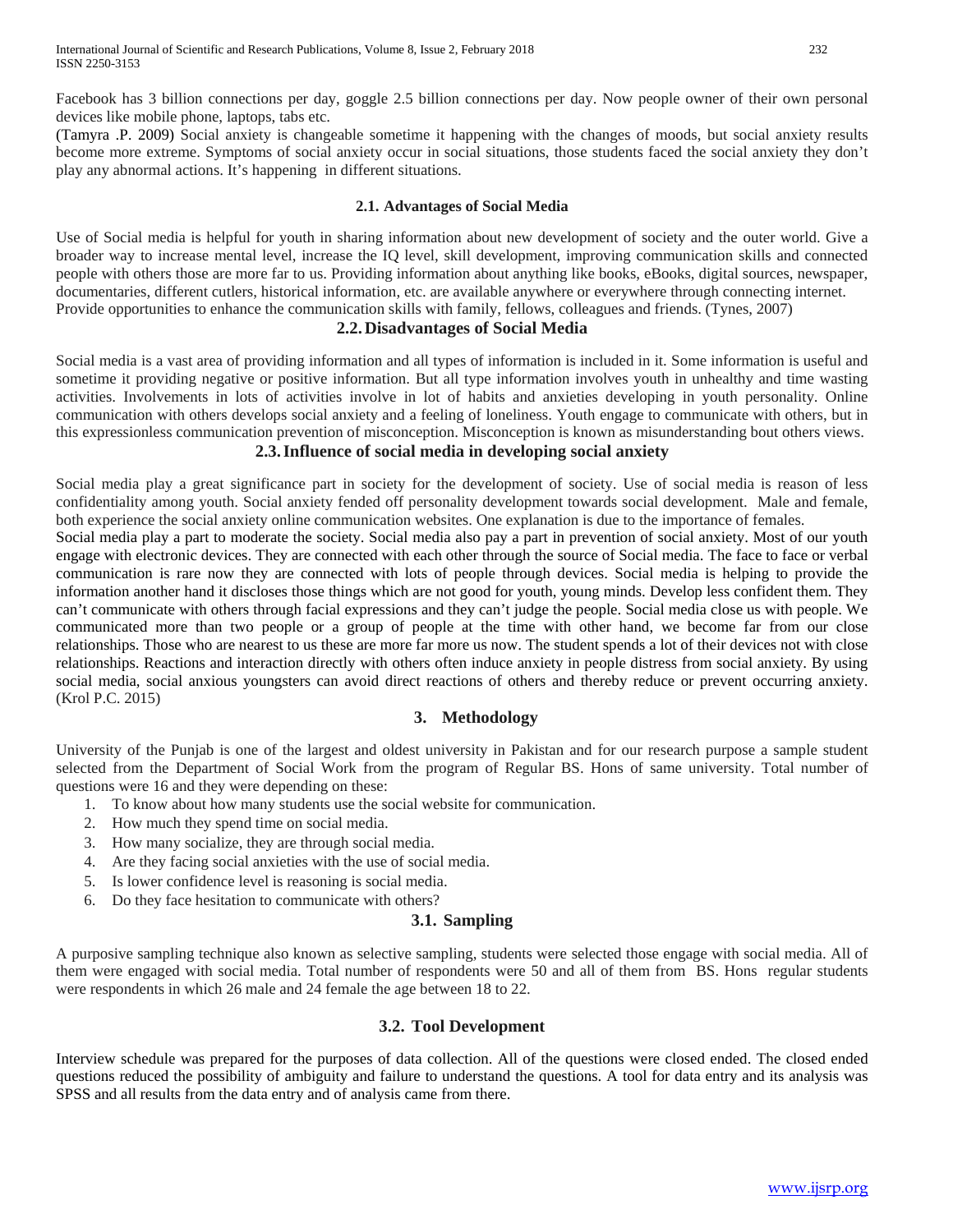| Table 1.<br>Independent sample t-test applies. Is social media developing social anxiety? |                                   |             |                              |          |        |                   |                    |                          |  |
|-------------------------------------------------------------------------------------------|-----------------------------------|-------------|------------------------------|----------|--------|-------------------|--------------------|--------------------------|--|
| <b>Independent Samples Test</b>                                                           |                                   |             |                              |          |        |                   |                    |                          |  |
| Levene's Test<br>for Equality of<br>Variances                                             |                                   |             | t-test for Equality of Means |          |        |                   |                    |                          |  |
|                                                                                           |                                   | $\mathbf F$ | Sig.                         | T        | Df     | $Sig. (2-tailed)$ | Mean<br>Difference | Std. Error<br>Difference |  |
| Social                                                                                    | Equal<br>variances<br>assumed     | .268        | .607                         | $-1.879$ | 48     | .066              | $-1.51923$         | .80854                   |  |
| anxiety                                                                                   | Equal<br>variances not<br>assumed |             |                              | $-1.880$ | 47.794 | .066              | $-1.51923$         | .80801                   |  |

# **4. Results**

According to T**able 1**, it may be assumed that male and female have non-significant differences in Social anxiety.

| <b>Tubic 2.</b> Contention between boent integra and boent Tubicty |                            |         |        |  |  |
|--------------------------------------------------------------------|----------------------------|---------|--------|--|--|
| <b>Correlations</b>                                                |                            |         |        |  |  |
|                                                                    |                            | Social  | Social |  |  |
|                                                                    |                            | anxiety | media  |  |  |
|                                                                    | <b>Pearson Correlation</b> |         | -.094  |  |  |
| Social                                                             | Sig. (2-tailed)            |         | .514   |  |  |
| anxiety                                                            | N                          | 50      | 50     |  |  |
|                                                                    | <b>Pearson Correlation</b> | -.094   |        |  |  |
| Social media                                                       | Sig. (2-tailed)            | .514    |        |  |  |
|                                                                    |                            | 50      |        |  |  |

**Table 2:** Correlation between Social Media and Social Anxiety

According to **Table 2**, there is no relationship between Social media and Social anxiety.

| Table 3: Mean and standard deviation value of male and female in social anxiety. |  |
|----------------------------------------------------------------------------------|--|
|----------------------------------------------------------------------------------|--|

| <b>Group Statistics</b> |        |    |         |           |            |  |  |
|-------------------------|--------|----|---------|-----------|------------|--|--|
|                         | Gender |    | Mean    | Std.      | Std. Error |  |  |
|                         |        |    |         | Deviation | Mean       |  |  |
| Social                  | Male   |    | 17.7308 | 2.87830   | .56448     |  |  |
| anxiety                 | Female | 24 | 19.2500 | 2.83227   | .57813     |  |  |

According to table 3: Mean value of male 17.73 and female 19.25 on social anxiety do no different significantly.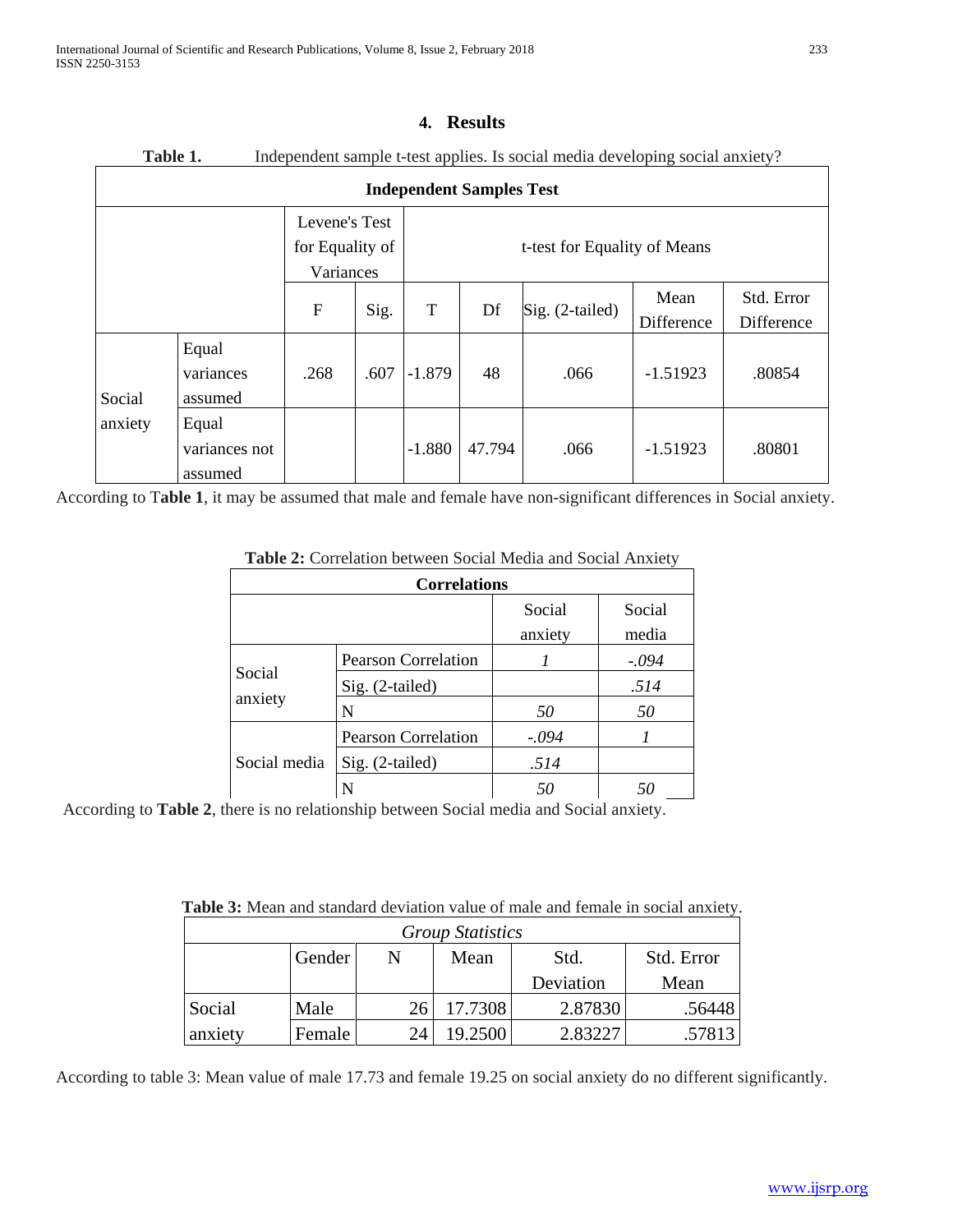# **4. Findings**

Woods and stock (2016) in this research the researchers found that the use of social media positively correlated with social anxiety. In this research there is no correlation between social media and social anxiety. Which means social media is not pay a part to developing social anxiety among students.

#### **5. Conclusion**

Social change comes with the passage of time, those things are minor level sometime these are exist into the form of social dispersion. Social media now is a part of our regular lives, and fact is that it also effects. This study is helpful to find out level of social anxiety exist in our young generation. It depends social anxiety exist on higher level or mini. This study is conducting to know either social media influence on our students lives or not it has been observed that less confidentiality is also a reason of social media. Social websites through which youth communicate to known or unknown people may raise social anxiety. The aim of conducting this study to know about the impacts of social media on youth.

Social anxiety may occur in different situations but this research shows that social media is not developing the social anxiety. There are many reasons behind this research but on the basis of results we conclude that social media is in approach of every student either it is for the purpose of study or for the purpose of other social networking. Social anxiety also exist in society at every step of life but they both are not interlinked according to this study.

#### **6. Recommendations**

In the use of given sample there is no relationship between social anxiety and social media, if the sample size increases the results might be changed or by the changes in variant of age group also affects the result.

Social websites provide us ever type of data especially in collages universities and educational institute are providing the facilities of internet they must ban or close the social networking sites. It is not a permanent solution, but at least in educational institutions social media is use for its purpose.

#### **5. References**

Kashdan, T. B., & McKnight, P. E. (2010). The darker side of social anxiety: When aggressive impulsivity prevails over shy inhibition. Current Directions in Psychological Science, 19(1), 47-50.

Macher, D., Paechter, M., Papousek, I., & Ruggeri, K. (2012). Statistics anxiety, trait anxiety, learning behavior, and academic performance. European journal of psychology of education, 27(4), 483-498.

Coiera, E. (2013). Social networks, social media, and social diseases. BMJ: British Medical Journal (Online), 346.

Bickham, D. S. (2017). Plugged in: how media attract and affect youth.

Subrahmanyam, K., Reich, S. M., Waechter, N., & Espinoza, G. (2008). Online and offline social networks: Use of social networking sites by emerging adults. Journal of applied developmental psychology, 29(6), 420-433.

Asher, S. R., & Coie, J. D. (1995). Peer rejection in childhood. Cambridge: Cambridge University Press.

Pierce, T. (2009). Social anxiety and technology: Face-to- face communication versus technological communication among teens. Computers in Human Behavior, 25(6), 1367-1372

Yusufzai, A. (n.d.). Https://propakistani.pk/2016/01/26/state-of-social-media-in-pakistan-in-2016/ . Retrieved January 17, 2018.

Erickson, J. S. (1998). U.S. Patent No. 5,765,152. Washington, DC: U.S. Patent and Trademark Office.

Saleem, A. (n.d.). Http://www.khanapakana.com/article/377ec88b-fe8c-475e-a9f3-ccef53866bcf/socialanxiety Culture and society articals, social anxiety. Amber Saleem. Retrieved January 17, 2018.